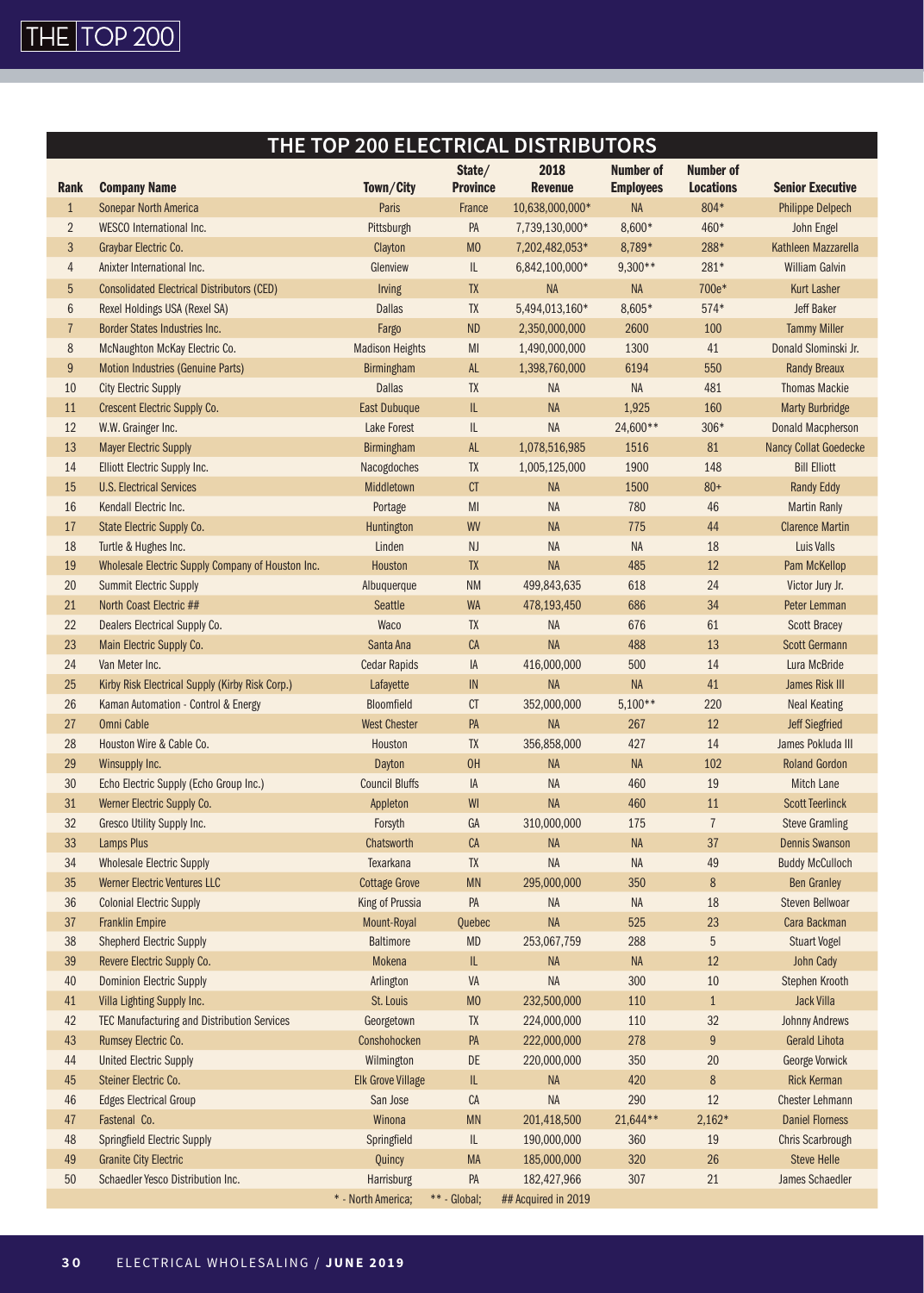## **THE TOP 200 ELECTRICAL DISTRIBUTORS**

| Rank | <b>Company Name</b>                                        | Town/City               | State/<br><b>Province</b>         | 2018<br><b>Revenue</b> | <b>Number of</b><br><b>Employees</b> | Number of<br><b>Locations</b> | <b>Senior Executive</b>  |
|------|------------------------------------------------------------|-------------------------|-----------------------------------|------------------------|--------------------------------------|-------------------------------|--------------------------|
| 51   | Dakota Supply Group                                        | Fargo                   | <b>ND</b>                         | <b>NA</b>              | 343                                  | 17                            | Paul Kennedy             |
| 52   | <b>Facility Solutions Group</b>                            | Austin                  | TX                                | 178,669,000            | 227                                  |                               | William Graham           |
| 53   | Rural Electric Supply Cooperative (RESCO)                  | Middleton               | WI                                | 177,233,000            | 63                                   | 30<br>$\overline{7}$          | <b>Matt Brandrup</b>     |
| 54   | Power Line Supply Co.                                      | <b>Reed City</b>        | MI                                | NA                     | <b>NA</b>                            | $\overline{1}$                | <b>Michael Bigford</b>   |
| 55   | <b>Windy City Wire</b>                                     | Bolingbrook             | $\ensuremath{\mathsf{IL}}\xspace$ | 169,298,334            | 325                                  | 19                            | <b>Rick Galgano</b>      |
| 56   | Electrical Equipment Co.                                   | Raleigh                 | $\rm NC$                          | 169,070,000            | 242                                  | 13                            | <b>Mark Holmes</b>       |
| 57   | <b>LoneStar Electric Supply</b>                            | Houston                 | TX                                | 168,000,000            | 175                                  | $\overline{4}$                | <b>Jeff Metzler</b>      |
| 58   | <b>Billows Electric Supply Co.</b>                         | Delran                  | NJ                                | NA                     | 270                                  | 21                            | Jeffrey Billow           |
| 59   | <b>Regency Lighting</b>                                    | Chatsworth              | CA                                | 165,300,000            | 322                                  | $\bf 8$                       | <b>Evan Regenstreif</b>  |
| 60   | <b>Horizon Solutions LLC</b>                               | Rochester               | <b>NY</b>                         | <b>NA</b>              | 275                                  | 12                            | John Kerkhove            |
| 61   | <b>Alameda Electrical Distributors</b>                     | Hayward                 | CA                                | <b>NA</b>              | 256                                  | 12                            | <b>Craig LaRue</b>       |
| 62   | Standard Electric Co.                                      | Saginaw                 | MI                                | NA                     | 295                                  | 22                            | <b>Bill Gray</b>         |
| 63   | <b>Cooperative Electric Energy Utility Supply (CEE-US)</b> | <b>West Columbia</b>    | <b>SC</b>                         | 159,000,000            | 44                                   | $\mathbf{1}$                  | <b>Donald McCord</b>     |
| 64   | Electric Supply Inc.                                       | Tampa                   | FL.                               | 158,000,000            | 162                                  | $\sqrt{3}$                    | Harry Irwin              |
| 65   | PEPCO (Professional Electric Products Co.)                 | Eastlake                | OH                                | 154,000,000            | 152                                  | $\overline{5}$                | Joseph Borkey            |
| 66   | CBT Co.                                                    | Cincinnati              | 0H                                | 141,000,000            | 219                                  | $\sqrt{3}$                    | James Stahl Jr.          |
| 67   | <b>Butler Supply Inc</b>                                   | St. Louis               | M <sub>0</sub>                    | <b>NA</b>              | <b>NA</b>                            | 26                            | Deborah Kuempel          |
| 68   | Loeb Electric Co.                                          | Columbus                | 0H                                | <b>NA</b>              | <b>NA</b>                            | $\overline{5}$                | <b>Charles Loeb</b>      |
| 69   | <b>French Gerleman</b>                                     | St. Louis               | M <sub>0</sub>                    | <b>NA</b>              | 220                                  | $6\phantom{.}6$               | <b>Mike Stanfill</b>     |
| 70   | Light Bulb Depot (Memphis Lamp)                            | <b>Memphis</b>          | TN                                | <b>NA</b>              | <b>NA</b>                            | 15                            | <b>David Marrs</b>       |
| 71   | Western United Electric Supply Corp.                       | <b>Brighton</b>         | C <sub>0</sub>                    | 133,354,000            | 40                                   | $\sqrt{3}$                    | <b>Greg Mordini</b>      |
| 72   | <b>Buckles-Smith</b>                                       | Santa Clara             | CA                                | NA                     | 184                                  | $\overline{1}$                | Art Cook                 |
| 73   | <b>Becker Electric ##</b>                                  | Dayton                  | OH                                | 130,000,000            | 180                                  | $\bf 8$                       | <b>Tom Becker</b>        |
| 74   | Nu-Lite Electrical Wholesalers ##                          | Harahan                 | LA                                | <b>NA</b>              | <b>NA</b>                            | $\,6\,$                       | <b>Gary Corales</b>      |
| 75   | Stanion Wholesale Electric Co.                             | Pratt                   | <b>KS</b>                         | <b>NA</b>              | 211                                  | 17                            | <b>Bill Keller</b>       |
| 76   | Electro-Matic Products Inc.                                | <b>Farmington Hills</b> | M <sub>l</sub>                    | NA                     | 230                                  | $5\,$                         | <b>Richard Laramee</b>   |
| 77   | Tri-State Utility Products Inc.                            | Marietta                | GA                                | 119,200,000            | 33                                   | 3                             | <b>Rusty Batch</b>       |
| 78   | Power/mation Division Inc.                                 | St. Paul                | <b>MN</b>                         | NA                     | 171                                  | $\overline{4}$                | <b>Tim York</b>          |
| 79   | Benfield Electric Supply Co. Inc                           | <b>White Plains</b>     | <b>NY</b>                         | 118,000,000            | 141                                  | $\overline{4}$                | Daniel McLaughlin        |
| 80   | Inline Electric Supply Co.                                 | Huntsville              | AL                                | <b>NA</b>              | 209                                  | 15                            | <b>Bruce Summerville</b> |
| 81   | Broken Arrow Electric Supply Inc.                          | <b>Broken Arrow</b>     | <b>OK</b>                         | 112,458,350            | 156                                  | $\overline{7}$                | <b>Bruce Garner</b>      |
| 82   | Lowe Electric Supply Co.                                   | Macon                   | GA                                | NA                     | 155                                  | 14                            | Jim Kinman               |
| 83   | Richards Electric Supply Co. Inc.                          | Cincinnati              | 0H                                | 108,000,000            | 150                                  | $\overline{4}$                | <b>Michael Misrach</b>   |
| 84   | <b>NEDCO Supply</b>                                        | Las Vegas               | <b>NV</b>                         | <b>NA</b>              | 112                                  | $\mathbf{1}$                  | <b>Marc Winard</b>       |
| 85   | Mars Electric Co.                                          | <b>Mayfield Village</b> | 0H                                | 100,000,000            | 165                                  | 12                            | <b>Fran Doris</b>        |
| 86   | Standard Electric Supply Co.                               | Milwaukee               | WI                                | 98,000,000             | 190                                  | 17                            | Larry Stern              |
| 87   | American Electric Supply Inc.                              | Corona                  | <b>CA</b>                         | 95.870.985             | 88                                   | $\mathbf{1}$                  | <b>Mike Pratt</b>        |
| 88   | Connexion                                                  | <b>Buffalo Grove</b>    | IL                                | NA                     | 120                                  | $\,6\,$                       | David Rosenstein         |
| 89   | <b>Sunrise Electric Supply</b>                             | Addison                 | $\ensuremath{\mathsf{IL}}\xspace$ | 93,000,000             | 86                                   | $\mathbf{1}$                  | Don Chriske              |
| 90   | J.H. Larson Electrical Co.                                 | Plymouth                | <b>MN</b>                         | NA                     | 193                                  | 8                             | <b>Greg Pahl</b>         |
| 91   | O'Neil Electric Supply                                     | Woodbridge              | <b>ON</b>                         | 91,466,490             | 115                                  | $\overline{2}$                | Mike O'Neil              |
| 92   | Chelsea Lighting                                           | New York                | <b>NY</b>                         | NA                     | 57                                   | $\overline{2}$                | Thomas Ike               |
| 93   | <b>Fromm Electric Supply</b>                               | Reading                 | PA                                | NA                     | 125                                  | $9\,$                         | <b>Michael Fromm</b>     |
| 94   | United Utility Supply Cooperative Inc.                     | Louisville              | KY                                | NA                     | 27                                   | $\sqrt{5}$                    | Chris Perry              |
| 95   | Steven Engineering Inc.                                    | South San Francisco     | CA                                | <b>NA</b>              | 129                                  | $\mathbf{3}$                  | Paul Burk                |
| 96   | <b>Independent Electric Supply</b>                         | Somerville              | MA                                | NA                     | 101                                  | $\,6\,$                       | <b>Daniel Gray</b>       |
| 97   | Leff Electric (AMP Electrical Distribution Services)       | Cleveland               | 0H                                | NA                     | <b>NA</b>                            | 8                             | Jim Bracken              |
| 98   | Caniff Electric Supply Co.                                 | Hamtramck               | MI                                | 82,000,000             | 83                                   | $\mathfrak{Z}$                | Douglas Bemis            |
| 99   | <b>Sequel Electric Supply</b>                              | Meridian                | <b>MS</b>                         | 80,000,000             | <b>NA</b>                            | $17\,$                        | Lee Moseley              |
| 100  | <b>City Lighting Products</b>                              | St. Louis               | M <sub>0</sub>                    | NA                     | NA                                   | $\,6\,$                       | <b>Michael Hohl</b>      |
|      |                                                            | * - North America;      | ** - Global;                      | ## Acquired in 2019    |                                      |                               |                          |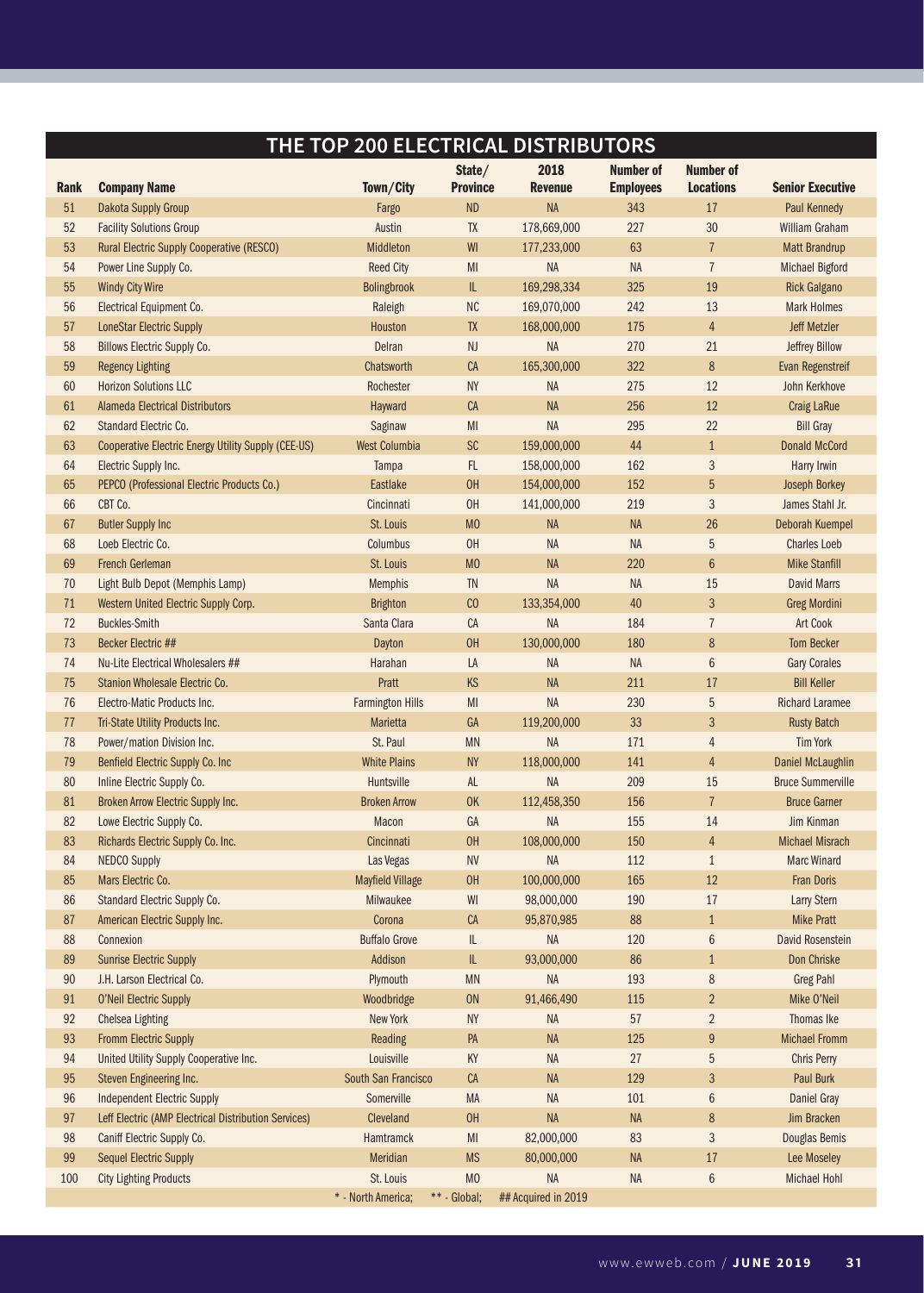

## **THE TOP 200 ELECTRICAL DISTRIBUTORS**

| Rank | <b>Company Name</b>                                      | Town/City               | State/<br><b>Province</b>          | 2018<br><b>Revenue</b>  | Number of<br><b>Employees</b> | <b>Number of</b><br><b>Locations</b> | <b>Senior Executive</b>       |
|------|----------------------------------------------------------|-------------------------|------------------------------------|-------------------------|-------------------------------|--------------------------------------|-------------------------------|
| 101  | Electric Supply and Equipment Co.                        | Greensboro              | NC                                 | 73,234,511              | 93                            | 3                                    | <b>Brad McCormick</b>         |
| 102  | F.D. Lawrence Electric Co., The                          | Cincinnati              | OH                                 | 72,125,000              | 100                           | 3                                    | Tink O'Leary                  |
| 103  | Wolff Brothers Supply Inc.                               | Medina                  | OH                                 | <b>NA</b>               | 168                           | 13                                   | <b>Howard Wolff</b>           |
| 104  | Jo-Kell Inc.                                             | Chesapeake              | VA                                 | <b>NA</b>               | 70                            | 3                                    | Suzy Kelly                    |
| 105  | <b>Hunzicker Brothers</b>                                | <b>Oklahoma City</b>    | <b>OK</b>                          | <b>NA</b>               | <b>NA</b>                     | 11                                   | <b>Myers Lockard</b>          |
| 106  | <b>Voss Lighting</b>                                     | Lincoln                 | $\mathsf{NE}\xspace$               | 69,000,000              | 220                           | 15                                   | <b>Michael Voss</b>           |
| 107  | <b>Mid-Coast Electric Supply</b>                         | San Antonio             | <b>TX</b>                          | 68,522,000              | 115                           | $\boldsymbol{6}$                     | <b>Tom Barker</b>             |
| 108  | General Pacific Inc.                                     | Fairview                | <b>OR</b>                          | 67,600,000              | 43                            | $\mathbf{1}$                         | <b>Rick Hall</b>              |
| 109  | Advance Electrical Supply Co. Inc.                       | Chicago                 | $\ensuremath{\mathsf{IL}}\xspace$  | 67,400,000              | 78                            | $\mathbf{1}$                         | <b>Aaron Hughes</b>           |
| 110  | Paramont EO Inc                                          | Woodridge               | $\mathsf{IL}$                      | 67,210,000              | 117                           | 3                                    | Ken Gallagher                 |
| 111  | Sun Valley Electric Supply ##                            | Las Vegas               | <b>NV</b>                          | <b>NA</b>               | 75                            | $\boldsymbol{6}$                     | <b>Tom Edwards</b>            |
| 112  | Dulles Electric Supply Corp.                             | <b>Sterling</b>         | VA                                 | <b>NA</b>               | 105                           | $\overline{2}$                       | John Hughes III               |
| 113  | Harry Cooper Supply Co.                                  | Springfield             | M <sub>0</sub>                     | <b>NA</b>               | 145                           | $\overline{2}$                       | J.C. Metzelthin               |
| 114  | <b>Warshauer Electric Supply</b>                         | <b>Tinton Falls</b>     | <b>NJ</b>                          | 63,600,000              | 130                           | 5                                    | James Warshauer               |
| 115  | <b>Denney Electric Supply</b>                            | Ambler                  | PA                                 | <b>NA</b>               | <b>NA</b>                     | 9                                    | <b>Stephen Thorton</b>        |
| 116  | <b>Holt Electrical Supplies</b>                          | St. Louis               | M <sub>0</sub>                     | <b>NA</b>               | NA                            | 5                                    | Sylvan Holtzman               |
| 117  | <b>Blazer Electric Supply</b>                            | <b>Colorado Springs</b> | C <sub>0</sub>                     | 58,000,000              | 105                           | $\overline{2}$                       | <b>Steve Blazer</b>           |
| 118  | K/E Electric Supply Corp.                                | <b>Mount Clemens</b>    | MI                                 | <b>NA</b>               | 69                            | 4                                    | Rock Kuchenmeister            |
| 119  | <b>First SOURCE Electrical LLC</b>                       | Houston                 | <b>TX</b>                          | 55,777,618              | 65                            | $\mathbf{1}$                         | Philip deLoache               |
| 120  | E. Sam Jones Distributor Inc.                            | Atlanta                 | GA                                 | <b>NA</b>               | 110                           | $\boldsymbol{6}$                     | <b>Patrick Jones</b>          |
| 121  |                                                          | Casper                  | WY                                 | 54,900,000              | 88                            | 10                                   | <b>Jeff Hockin</b>            |
| 122  | Crum Electric Supply Co. Inc.<br>Raymond de Steiger Inc. | <b>Sterling Heights</b> | MI                                 | <b>NA</b>               | 80                            | $\overline{4}$                       | Peter de Steiger              |
| 123  | Peninsular Electric Distributors Inc.                    | <b>West Palm Beach</b>  | FL                                 |                         | 80                            |                                      |                               |
| 124  | Hunt Electric Supply Co.                                 |                         | NC                                 | 53,000,000              | 82                            | $\overline{2}$<br>8                  | John Larmoyeux<br>Sam Hunt IV |
| 125  |                                                          | Burlington              | FL                                 | 50,600,000<br><b>NA</b> | 78                            |                                      |                               |
| 126  | <b>Electrical Supplies Inc.</b>                          | <b>Hialeah Gardens</b>  | MA                                 | 50,000,000              | 50                            | 3                                    | <b>Jim Segal</b>              |
|      | <b>Baynes Electric Supply</b>                            | <b>West Bridgewater</b> | <b>TX</b>                          |                         | 74                            | $\boldsymbol{6}$<br>$\overline{2}$   | <b>Chris Baynes</b>           |
| 127  | <b>Wildcat Electric Supply</b>                           | Houston                 |                                    | 49,000,000              |                               |                                      | Keith Hessemer                |
| 128  | Medler Electric Co.                                      | Alma                    | MI                                 | <b>NA</b>               | 115                           | 15                                   | <b>Bill Michael</b>           |
| 129  | Central Supply Co.                                       | <b>Indianapolis</b>     | IN                                 | <b>NA</b>               | <b>NA</b>                     | 5                                    | <b>Ted Ashcraft</b>           |
| 130  | <b>Electric Supply Center</b>                            | Burlington              | MA                                 | <b>NA</b>               | <b>NA</b>                     | 5                                    | Larry LaFreniere              |
| 131  | Shingle & Gibb Automation                                | Moorestown              | <b>NJ</b>                          | <b>NA</b>               | 82                            | 8                                    | <b>Brian Lepsis</b>           |
| 132  | <b>Amperage Electrical Supply</b>                        | Roselle                 | IL                                 | 45,300,000              | 80                            | $\mathbf{1}$                         | Vito Pelagio                  |
| 133  | <b>G&amp;G Electric Supply</b>                           | New York                | <b>NY</b>                          | 44,300,000              | 60                            | $\mathfrak{Z}$                       | Laurence Heimrath             |
| 134  | Franklin Electric Co.                                    | Moorestown              | NJ                                 | 44,165,027              | 91                            | 6                                    | William Walker III            |
| 135  | Hein Electric Supply Co.                                 | <b>West Allis</b>       | WI                                 | <b>NA</b>               | <b>NA</b>                     | $\overline{9}$                       | <b>Ron Kohlenberg</b>         |
| 136  | West-Lite Supply Co.                                     | Cerritos                | CA                                 | <b>NA</b>               | NA                            | 4                                    | <b>Brenda Puckett</b>         |
| 137  | Loyd's Electric Supply                                   | <b>Branson</b>          | M <sub>0</sub>                     | <b>NA</b>               | <b>NA</b>                     | 3                                    | Phil Loyd                     |
| 138  | Active Electrical Supply Co.                             | Chicago                 | $\mathsf{IL}$                      | NA                      | NA                            | $\overline{2}$                       | Linda Swan                    |
| 139  | Revco Lighting & Electrical Supply                       | Southampton             | <b>NY</b>                          | <b>NA</b>               | <b>NA</b>                     | 5                                    | <b>Michael Velys</b>          |
| 140  | Service Electric Supply Inc.                             | Romulus                 | M <sub>l</sub>                     | NA                      | 49                            | $\mathbf{1}$                         | Eric Braidwood                |
| 141  | Kansas City Electrical Supply Co.                        | Lenexa                  | $\mathsf{KS}% _{\mathsf{K}}^{(k)}$ | 40,635,345              | 48                            | $\overline{2}$                       | <b>Kaylin Crain</b>           |
| 142  | Swift Electrical Supply                                  | Teterboro               | $\mathsf{NJ}$                      | NA                      | 72                            | 4                                    | <b>August Sodora</b>          |
| 143  | Desert Hills Electric Supply Inc.                        | Artesia                 | <b>NM</b>                          | 38,849,421              | 56                            | 3                                    | <b>Bill Mathews</b>           |
| 144  | <b>Gross Electric</b>                                    | Toledo                  | OH                                 | $\sf NA$                | NA                            | 3                                    | Joe Gross                     |
| 145  | <b>Bell Electrical Supply</b>                            | Santa Clara             | CA                                 | 38,000,000              | 49                            | $\mathbf{1}$                         | <b>David Wallen</b>           |
| 146  | International Electrical Sales Corp. (IESCO)             | Miami                   | <b>FL</b>                          | 38,000,000              | 28                            | $\mathbf{1}$                         | <b>Robert Bernstein</b>       |
| 147  | <b>Teche Electric Supply</b>                             | Lafayette               | LA                                 | <b>NA</b>               | 89                            | $6\phantom{.}6$                      | Dave Frazer                   |
| 148  | <b>Gordon Electric Supply</b>                            | Kankakee                | IL                                 | NA                      | 49                            | 3                                    | Cara Gordon Potter            |
| 149  | Idlewood Electric Supply Inc.                            | <b>Highland Park</b>    | IL                                 | <b>NA</b>               | 105                           | 3                                    | <b>Karen Dolins</b>           |
| 150  | South Dade Electrical Supply                             | Miami                   | FL                                 | <b>NA</b>               | NA                            | $\mathbf{1}$                         | <b>Donald Elliott</b>         |
|      |                                                          | * - North America;      | ** - Global;                       | ## Acquired in 2019     |                               |                                      |                               |